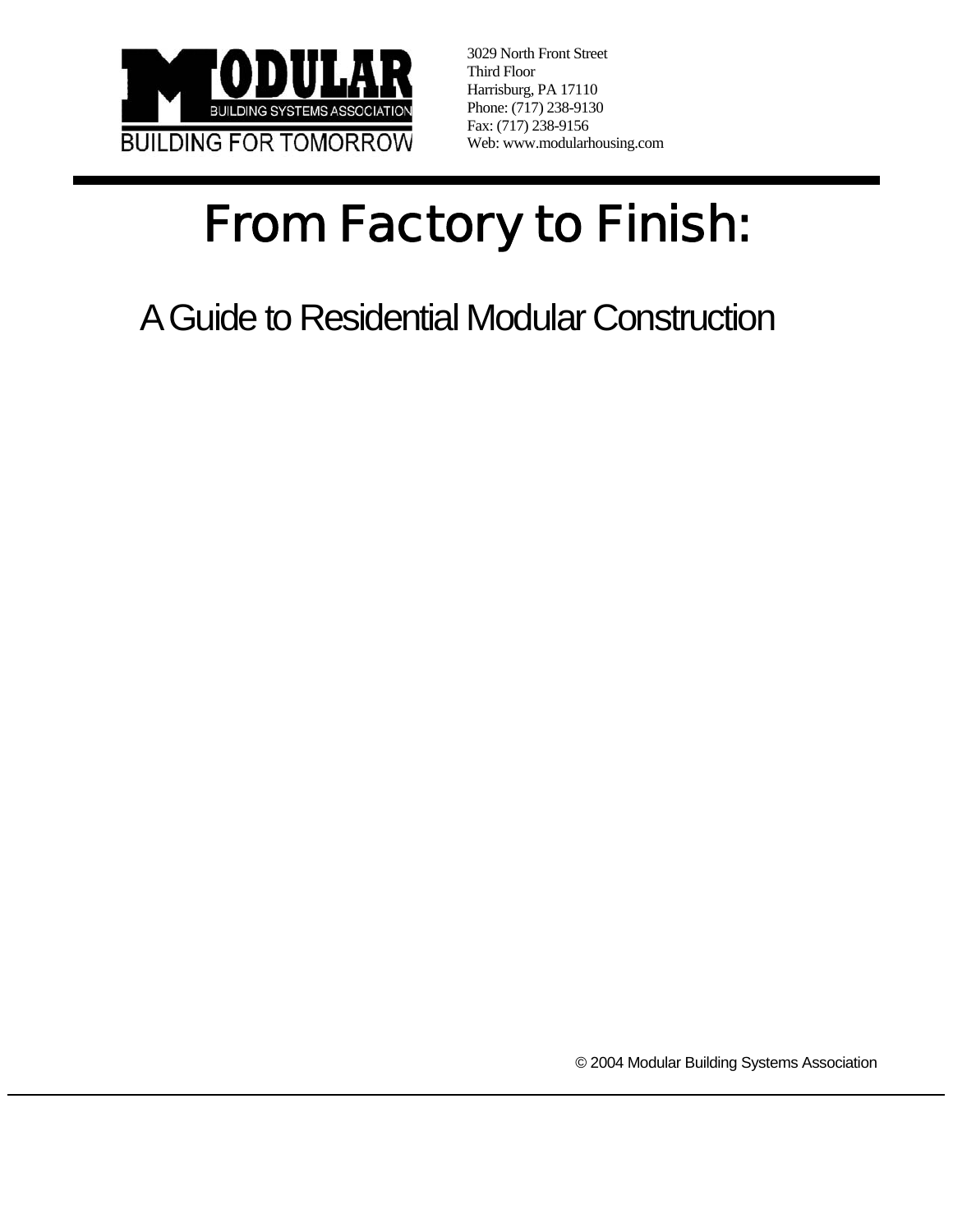## Table of Contents

Chapter 1 The Basics of Modular Construction

Chapter 2 The Modular Process

Chapter 3 The Benefits of Modular Homes

Chapter 4 Wrapping It Up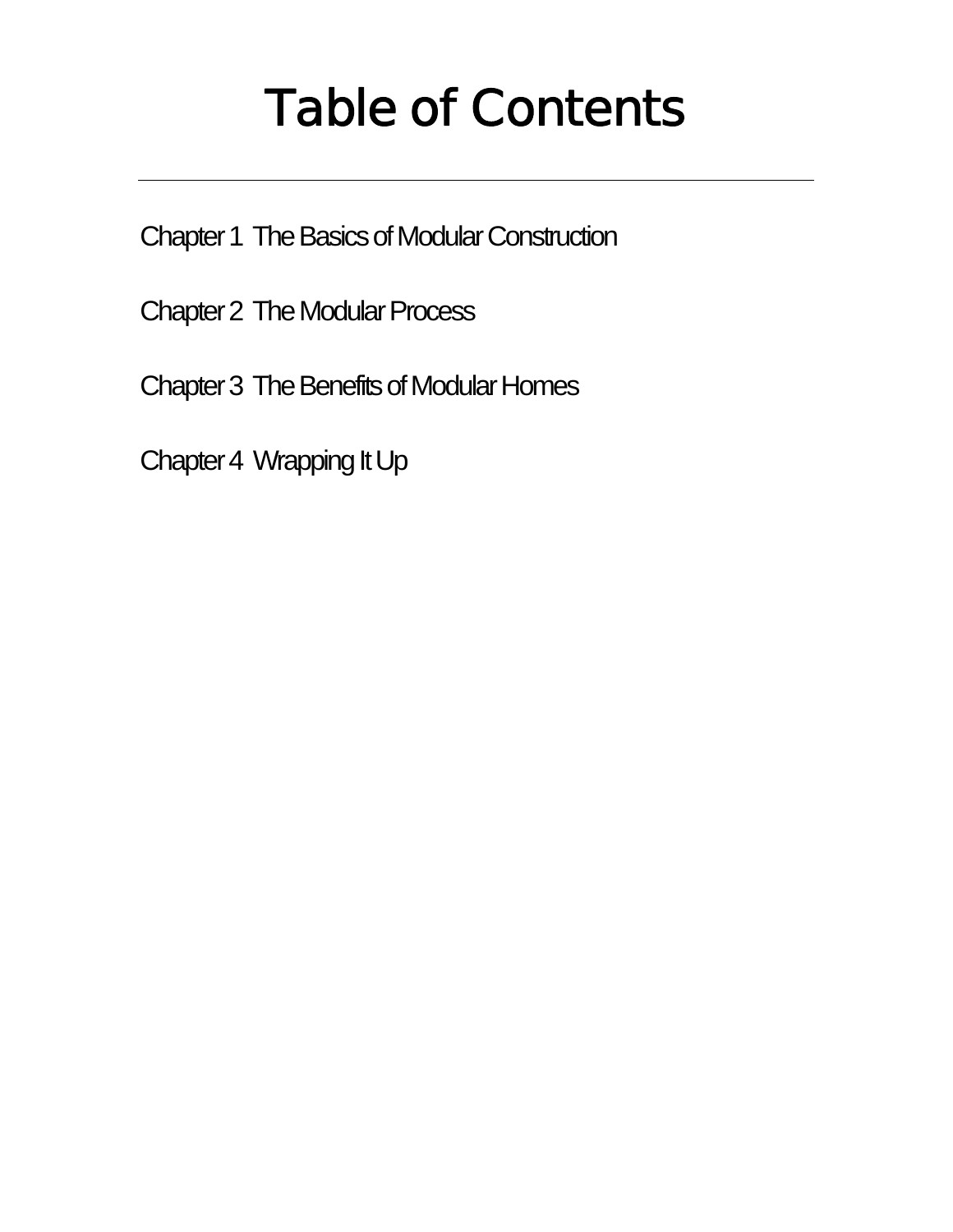

**Modular Home**: A modular home is a home constructed in multiple sections in a factory. It is built to the same building code used by conventional site-builders and is transported to the new home site where it is placed on a permanent foundation.

**Modular Manufacturer**: A company that constructs modular homes in multiple sections inside a controlled factory.

**Modular Builder**: The company that sells the home to the homebuyer and is responsible for ordering the home from the manufacturer. The modular builder constructs the foundation for the permanent installation of the home and is responsible for some final finish work after the home has been installed.

**Modular Installer:** A subcontractor who specialized in the installation of the modular home on the foundation.

**Stick-built / Site-built home:** A home constructed at the site the home will occupy on a permanent foundation. This is the "traditional" method of home construction.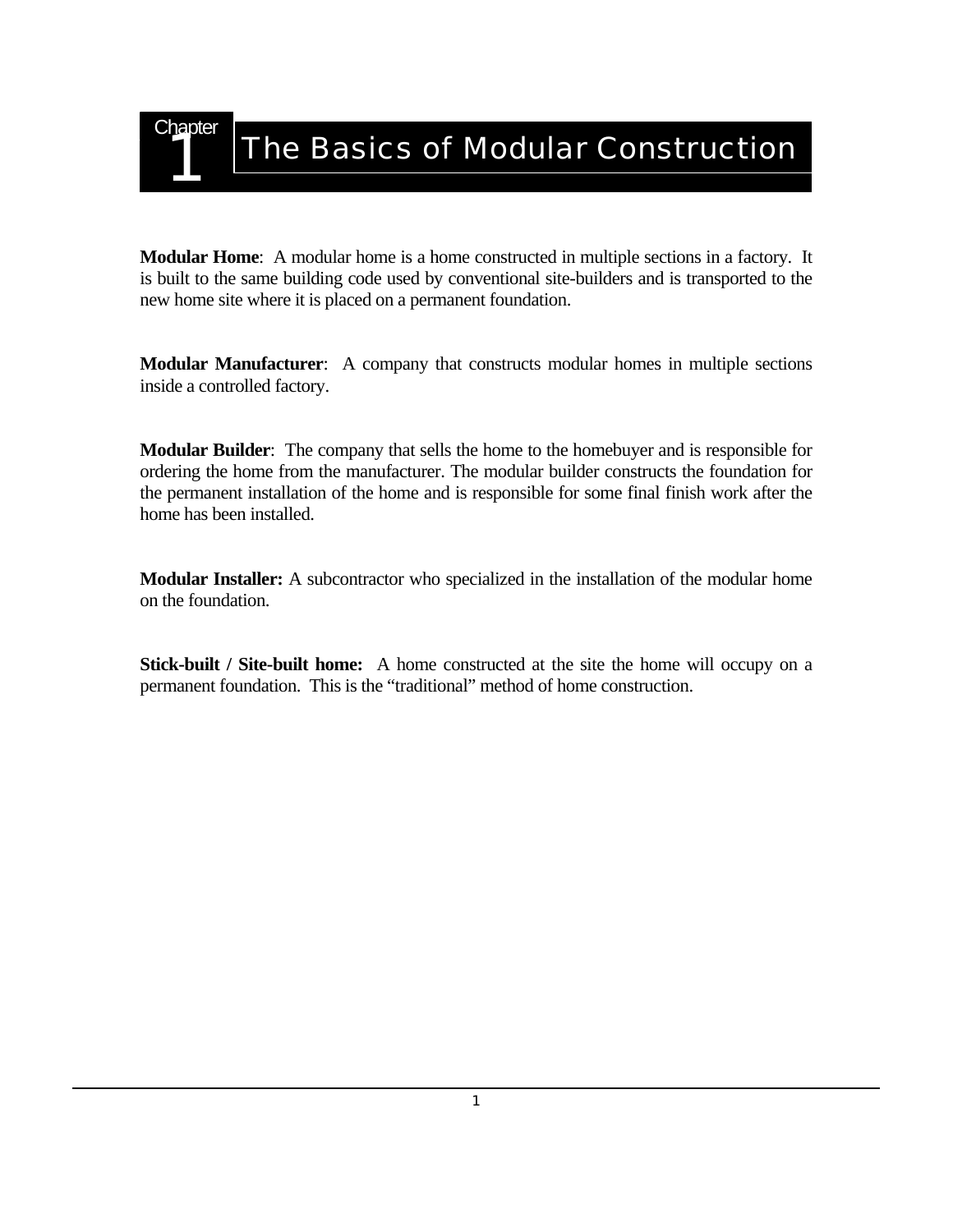

### **The Modular Process**

### **THE FACTORY/MANUFACTURER**

Modular homes are built in a factory setting where raw materials and design and assembly personnel are brought together in a controlled environment to create a finished product. Construction within a factory eliminates the possibility of damage from weather and allows all materials to be assembled in a protected climate-controlled environment. This is important given the recent problems with mold as it eliminates the possibility of *any* water infiltrating the house during construction.

### **THE BUILDER/SELLER**

The modular manufacturer generally does not sell directly to the homebuyer. Instead, homebuyers purchase a modular home from a modular builder, who is responsible for working with the buyer to determine the type and design of home they want. The modular builder then orders the home from the manufacturer. The modular builder is not an agent of the manufacturer, but an independent business owner.

### **CUSTOMIZATION**

As mentioned in the previous paragraph, the builder and manufacturer will work with the homeowner to determine the type and design of modular home that best suits the purchaser's needs. Home purchasers are unlimited in the style and size of the home they can have built. These homes are totally customizable and no two are the same.

### **CONSTRUCTION & PLAN REVIEW**

Before a modular manufacturer begins construction, all building plans must be reviewed and approved in each state where the manufacturer intends to sell homes. Homes must be designed and built to the code for the state where the home will be shipped for final location. The manufacturers contract with state approved third party plan review agencies which conduct plan review on behalf of the state. The modular manufacturer also contracts with a third party inspection agency that is licensed by the states to perform the in-plant inspection while the home is in production. When the housing sections or modules are complete, the third party places a label on the home certifying that the home has been manufactured in conformance with the approved plans and complies with all provisions of the building code.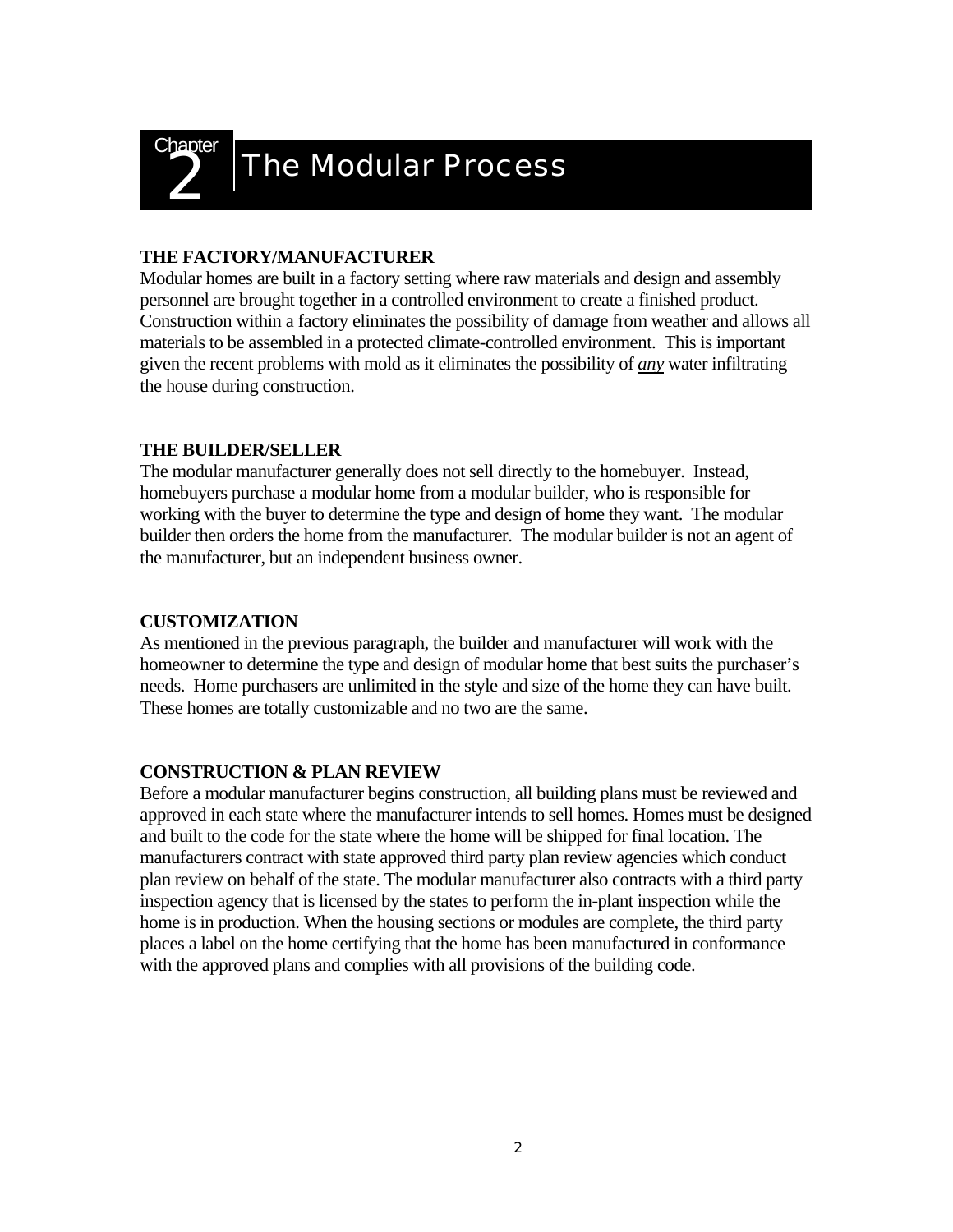#### **SHIPPING & STABILITY**

After construction in the factory the separate modules are loaded for transport. To deal with the rigors of shipping, each modular home has been constructed with roughly *twenty to thirty percent more materials* than a traditional stick-built home. (For example, drywall is typically glued with a special adhesive and then screwed to the framing). These additional materials greatly increase the structural strength of the home as noted in a recent FEMA study on 1992's Hurricane Andrew. The study concluded that "the module-to-module combination of units appears to have provided an inherently more rigid system that performed much better than conventional residential framing." Building Performance: Hurricane Andrew in Florida, FIA-22, Item 3-0180.

#### **FINAL ASSEMBLY**

After the builder orders the home from the manufacturer, the manufacturer will give the builder specifications for the foundation. The builder is then responsible for preparing the foundation for the modular home. When the home is constructed, it is shipped to the job site. The next day, a crane is used to place the housing modules on the foundation and set the roof in place. By the end of the day, the home has been completely installed and is closed up and secured. In the subsequent weeks, the builder will finish the home. This finish work includes securing any remaining roofing shingles, attaching siding and finishing some interior drywall work. Generally, the home is ready for occupancy within several weeks. Prior to moving in, a local building code inspector will make a final inspection and issue an occupancy permit.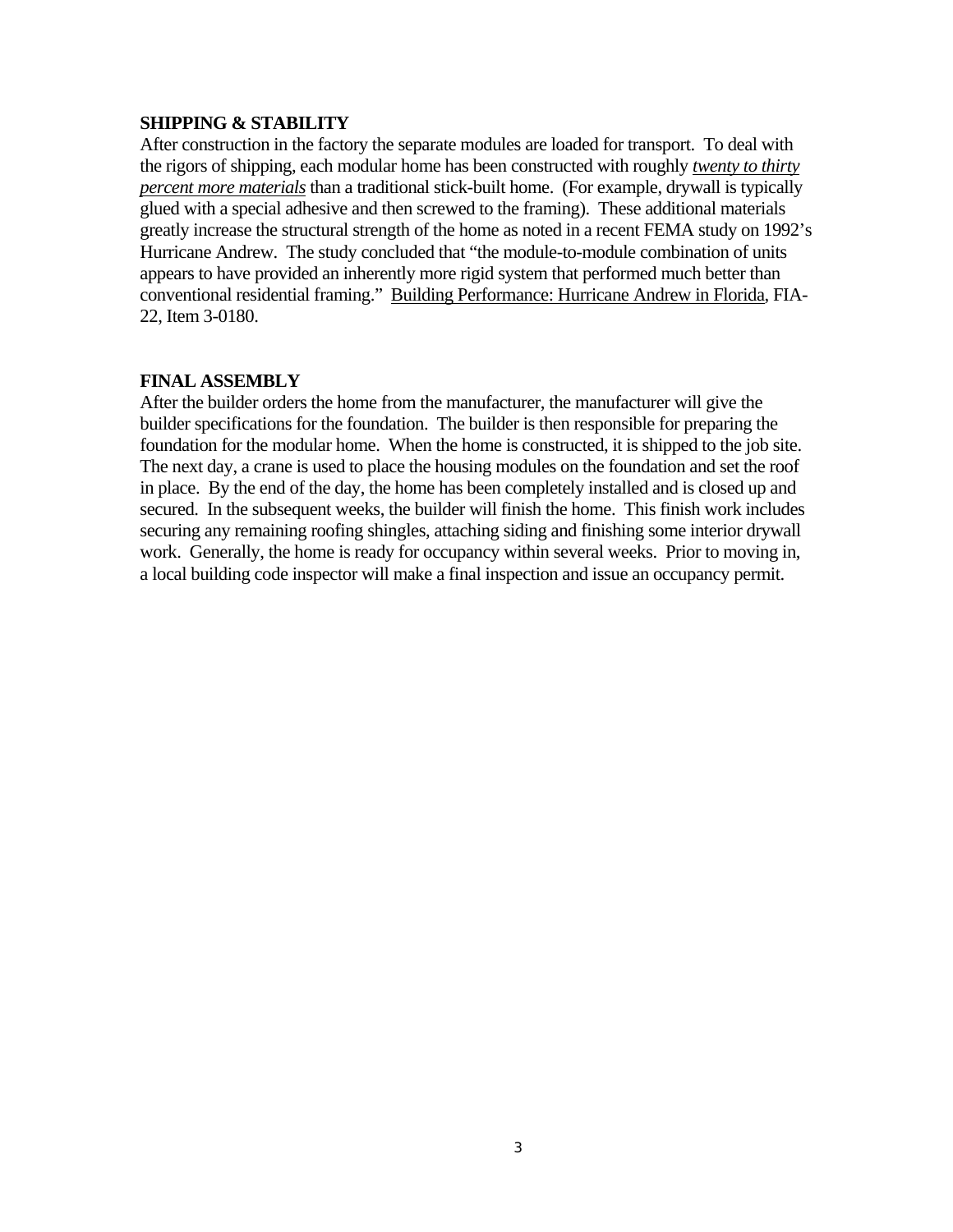

### **The Benefits of Modular Homes**

### **Limited Number of Subcontractors**

Generally, the modular builder contracts with a limited number of subcontractors. Since the majority of construction is performed in the factory, the modular builder has limited responsibilities. Most modular builders will subcontract out the foundation construction. In addition, the crane company and the installation crew are usually subcontractors. This eliminates the possibility that your builder will have delays from a "no-show" subcontractor.

### **Manufacturer Responsibility**

Since most of the work is performed in the factory, the manufacturer is responsible for all of the construction of the home. When a problem results from work done in the factory (which is rare), the manufacturer corrects it. Consequently, ongoing problems with modular homes are relatively unheard of.

### **Regulation & Inspection**

As a result of the intense regulation and inspection of the home during construction, it is extremely rare that a home leaves the factory with a defect in design or manufacturing. The third party inspection services see to this and assume liability for their plan review and inspection responsibility. Additionally, since modular construction is regulated by the state, the state is typically involved in correcting the problem.

### **Superior Construction**

The larger quantity of construction material used in the modular home results in enhanced structural stability. The material that is used is also often of higher quality than what a stick builder uses and the material is stored indoors until needed. Additionally, better construction techniques and higher quality control techniques greatly reduce the chances for unforeseen defects. This includes problems such as mold that could arise from moist lumber.

The Southern Pine Inspection Bureau reported in August 2001 that "most mold . . . which are observed on lumber . . . can normally be attributed to the transportation, storage and construction stages." Keeping an Eye on Mold, Kent J. Pagel, Structural Building Components Magazine, May 2002 citing to August 2001 SPIB report. The fact that modular homes are constructed in a controlled factory environment eliminates the possibility that lumber with mold will be used in the home.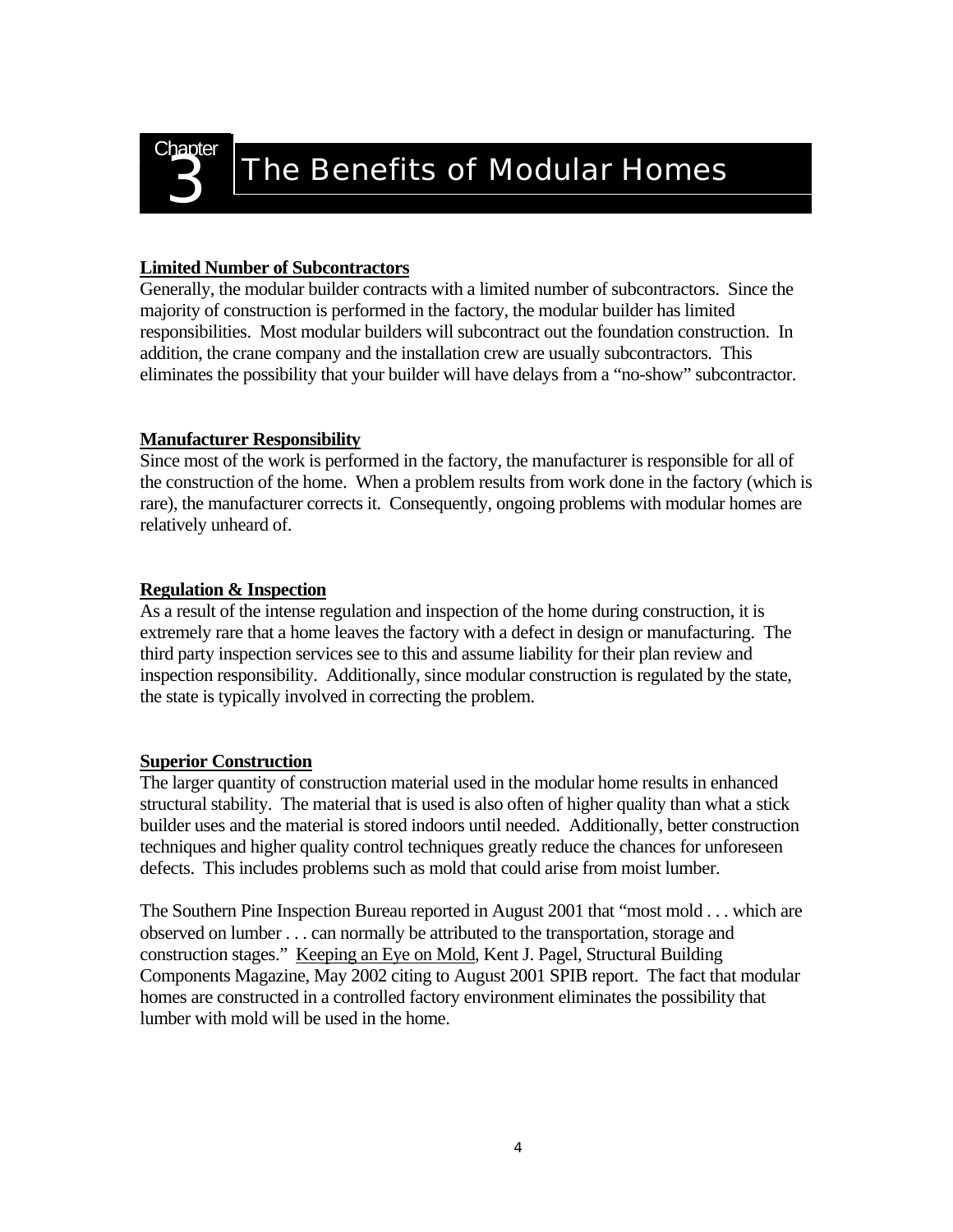### **Reduced Construction & Assembly Time**

The modular home is completed in the factory in approximately one-third of the time it takes a stick built home to be completed. This eliminates the possibility of an on-site constructionrelated fire or other problems. The factory controlled conditions also eliminate the possibility of bad weather delaying the completion of your home. Furthermore, a modular home is not subject to delays from back-ordered materials or unreliable subcontractors. Once the home is delivered it is closed and sealed within days and the remaining on site work is completed very quickly. Within weeks, the home is available for the buyer to move in. Consequently, the neighborhood children won't have a chance to play in your uncompleted house and there is no chance for vandals to damage the interior of your home.

### **Skills and Specialized Training of Modular Builders and Installers**

Modular Manufacturers do not choose to deal with builders that are under-skilled and poorly capitalized. Manufacturers have a set list of builders they deal with and are in constant communication with these builders to update them on new techniques and changes in the industry.

Many manufacturers require their builders to complete a modular home training course. The *Modular Housing Training Institute* (MHTI) located at Pennsylvania College of Technology, a Penn State University campus located in Williamsport, Pennsylvania, has developed a comprehensive training program for modular builders and installers. This program is available to modular builders and installers throughout the Northeastern and Mid-Atlantic United States. The MHTI also travels to other areas of the country to offer the training periodically. For more information on this course please visit [http://www.pct.edu/mhti/.](http://www.pct.edu/mhti/)

### **Financing**

Modular homes are financed in the same manner as conventional homes. The MBSA web site lists a number of mortgage companies (some with programs specific to modular homes) that can assist you in learning more about financing. Please visit their individual web sites to learn more about financing modular homes. A listing of these companies may be found under the "Financial" subsection of the "Vendors & Suppliers" area of the MBSA web site at <http://www.modularhousing.com/partners.html>.